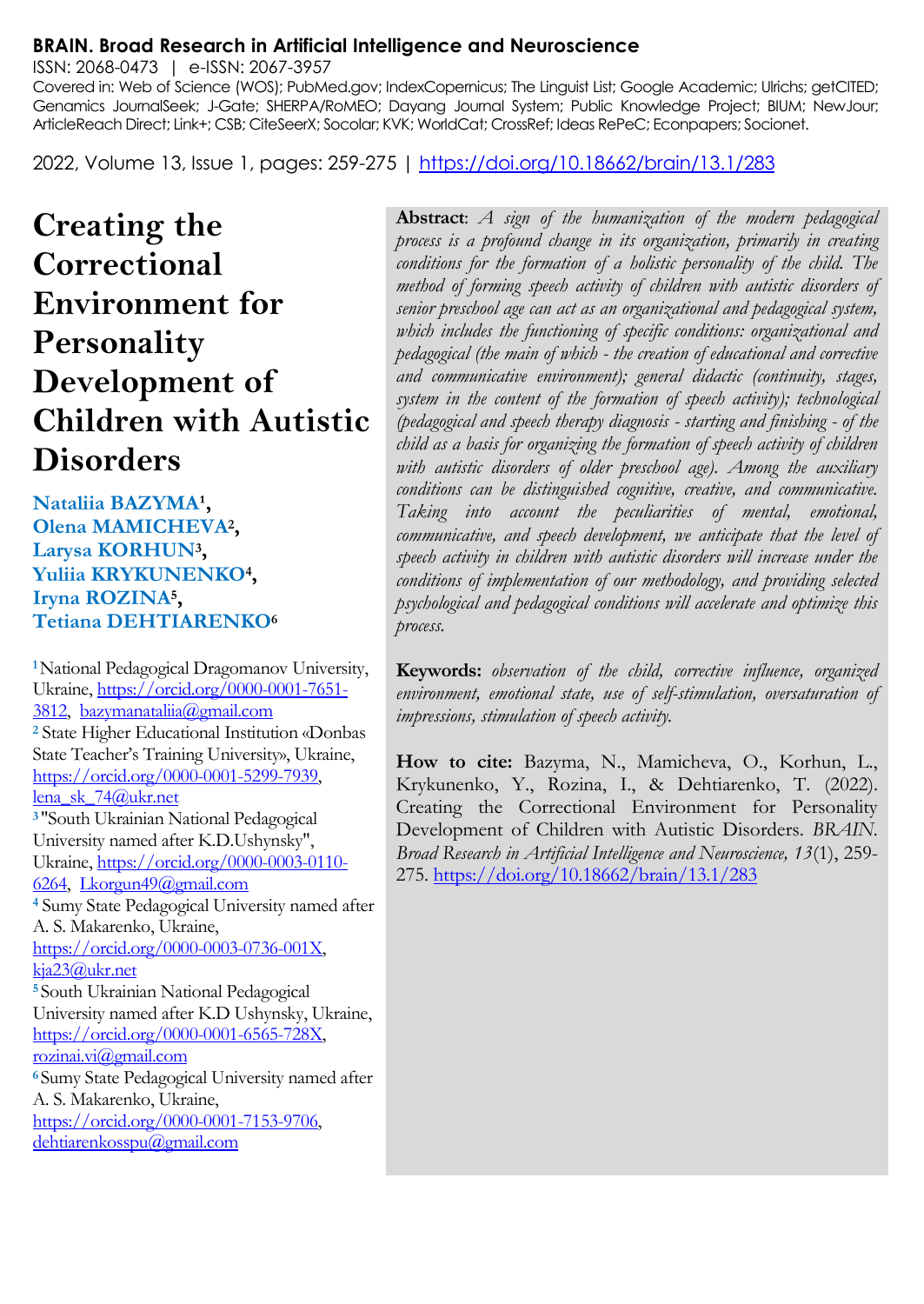# **Introduction**

This article is a follow-up of the previous papers (Bazyma et al., 2020; 2021). The analysis of the general and special psycho-pedagogical literature (Behas et al., 2019; Melnyk et al., 2019; 2021; Sheremet, et al., 2019; Yanushko, 2004), summary of the data obtained during the diagnostic and modeling phase of the experiment and direct observation of children with autistic disorders of older preschool age have made it possible to identify the conditions of a corrective approach to the formation of speech activity in children of this category. They are the following:

- observation of the child and direct interaction with him and an objective assessment of the dynamics of speech activity;

- structuring of corrective influence based on the account of the information received during inspection and supervision of the child;

- creation of an adequately organized environment for corrective action (structuring of mode, time, and space);

- correlation of the child's emotional state to form the motivation to learn new speech material and increase speech activity;

 use of self-stimulation as an integral part of the behavior of a child with autistic disorders to fill it with a new meaning, which will be the basis for the formation of speech activity;

– use of the appropriate number of tasks, the change of which would precede the oversaturation of impressions;

- gradual presentation of tasks with the obligatory use of stimulation as a method of forming motivation for interaction and direct speech activity;

 $-$  the relationship in the work of specialists and parents of children with autistic disorders.

- stimulation of speech activity taking into account the peculiarities of communicative-speech activity of a child with autistic disorders (Bazyma et al., 2020; 2021).

Let's try to follow and reveal the selected conditions in more detail.

## **Observation of the child and direct interaction with him and an objective assessment of the dynamics of speech activity**

Considerable attention in the preparation and classes conducting requires analysis of the situation and careful observation of the child's behavior and reactions during independent activities and interaction with people to understand the logic of its actions, focusing on repetitive patterns of behavior, as well as to identify individual behaviors, determining how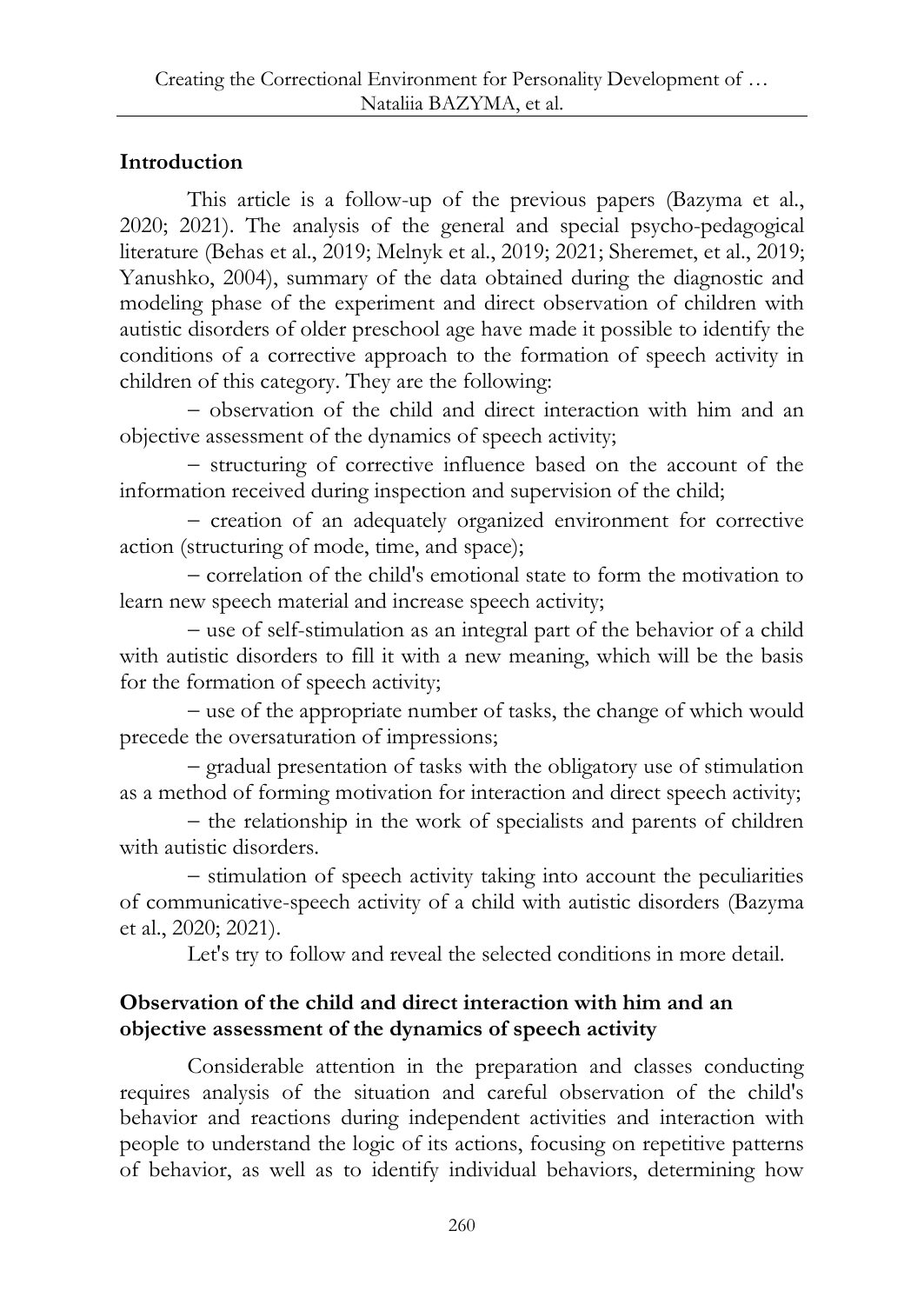comfortable or uncomfortable the child feels in a given situation (for example, outside the child, motor stereotypes and self-stimulations, voice intonation, etc.). The obtained data can provide important material about the mood and condition of the child, even if he is not able to report it himself. Knowing what manifestations of the condition and mood are the appropriate actions of the child, we can focus on them, and we can make the lesson more productive and meaningful.

Also of great importance in the success of correctional work is the correct assessment of the dynamics of the child's development, because often new ways of responding to a situation, new behaviors are difficult to assess unambiguously. To increase the accuracy of assessment of changes in verbal, communicative, and behavioral manifestations of the child, Yanushko (2004) advises establishing a "starting point", namely the initial level of opportunities for its interaction with the environment, and considers the novations in comparison with this point". By noting the changes taking place with the child, it is possible to find out how well the interaction with him was organized and how well the correctional process takes place, as well as to build new guidelines, directions, and tasks of further educational and correctional work.

Thus, we emphasize the importance of constant analysis of the situation in the process of monitoring the child and direct interaction with him, and an objective assessment of the dynamics of speech activity in a child with autistic disorders (Bazyma et al., 2020; 2021).

## **Structuring the corrective effect based on the information obtained during the examination and observation of the child**

Of course, the provision of correctional care is impossible without accurately determining the level of interaction with the environment available to a child with autistic disorders, because its excess can cause her to avoid possible contact, unwanted protest reactions such as negativity, aggression or self-aggression, and, most undesirably, negative communication experiences. After all, according to research by many scientists (Lebedynskyi, & Bardyshevskaya, 2006; Оstrovska, 2013; Yanushko, 2004), children with autism tend to perceive information about the environment in blocks, strongly linking some a situation or event with a feeling or emotion, which in the future, in the event of such a situation, can associatively cause the full range of feelings and emotions experienced by the child when he first encountered it. Therefore, there is no doubt about the need to establish the most adequate level of contact with the world and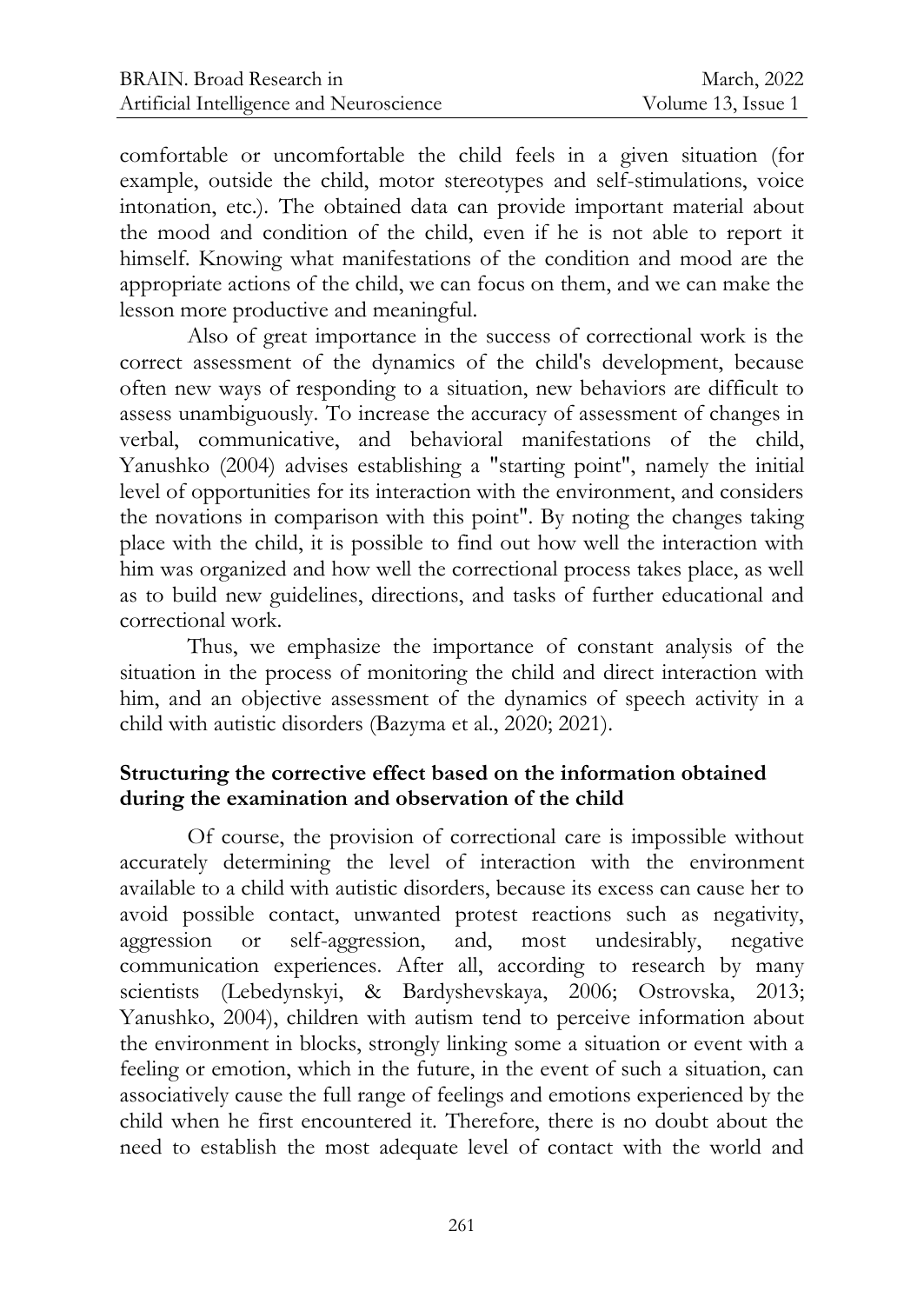people at the moment on the appropriate parameters of the most acceptable distance of communication, research and examination of objects, the duration of focus on interesting subjects, favorite activities when the child is alone, use of toys, ways to calm down when aroused, attitude to the inclusion of adults in the classroom, the presence of stereotypes and their quality, the use of speech, its nature and purpose.

Observations of the child's behavior can provide information about the child's ability to interact spontaneously with the environment and people around him in everyday life, and in specially created situations of interaction. Social relationships are difficult for people with autistic disorders, and even more so for preschoolers since they have little ability to model behavior depending on the situation. Even after developing a certain behavioral set, a child with autistic disorders is not always able to choose between a more effective and less effective way to achieve the goal. Reducing the severity of behavioral stereotypes is possible only with help, and this is due to certain emotional experiences. It is difficult for a child with autistic disorders to be in a state of change that can cause effective fluctuations. Constantly changing environment can be traumatic, but at the same time resourceful for increasing one's social effectiveness. The data revealed during the observation allow concluding the possibilities of interaction of a child with autistic disorders of older preschool age with others and the level of endurance in contact with the environment at present to structure the corrective effect based on information obtained during examination and observation for the child.

## **Creating an adequately organized environment for corrective action**

It is known that children with autistic disorders are characterized by a desire for consistency and permanence of the daily routine, in clothing, food, etc. Therefore, it is very important to be supported the sequence and regularity of regime moments of each day, and it is recommended to prepare the child in advance for the necessary innovations and changes.

It is known that people with autism have an underdeveloped sense of time (Zyumalla, 2005), so it is difficult for them to track its course, which affects the inability to change some activities during the day, especially given the passion for some actions and intolerance or reluctance to perform others and sometimes reduced sensitivity to hunger, cold, pain. Therefore, in most cases, it is proposed to develop a daily schedule that repeats the passion of children with autistic disorders to recurrence and stereotyping, reduces the number of unexpected events that can cause anxiety, fear, or stress, and achieve the ability to anticipate, plan, however, due to "looping" and limiting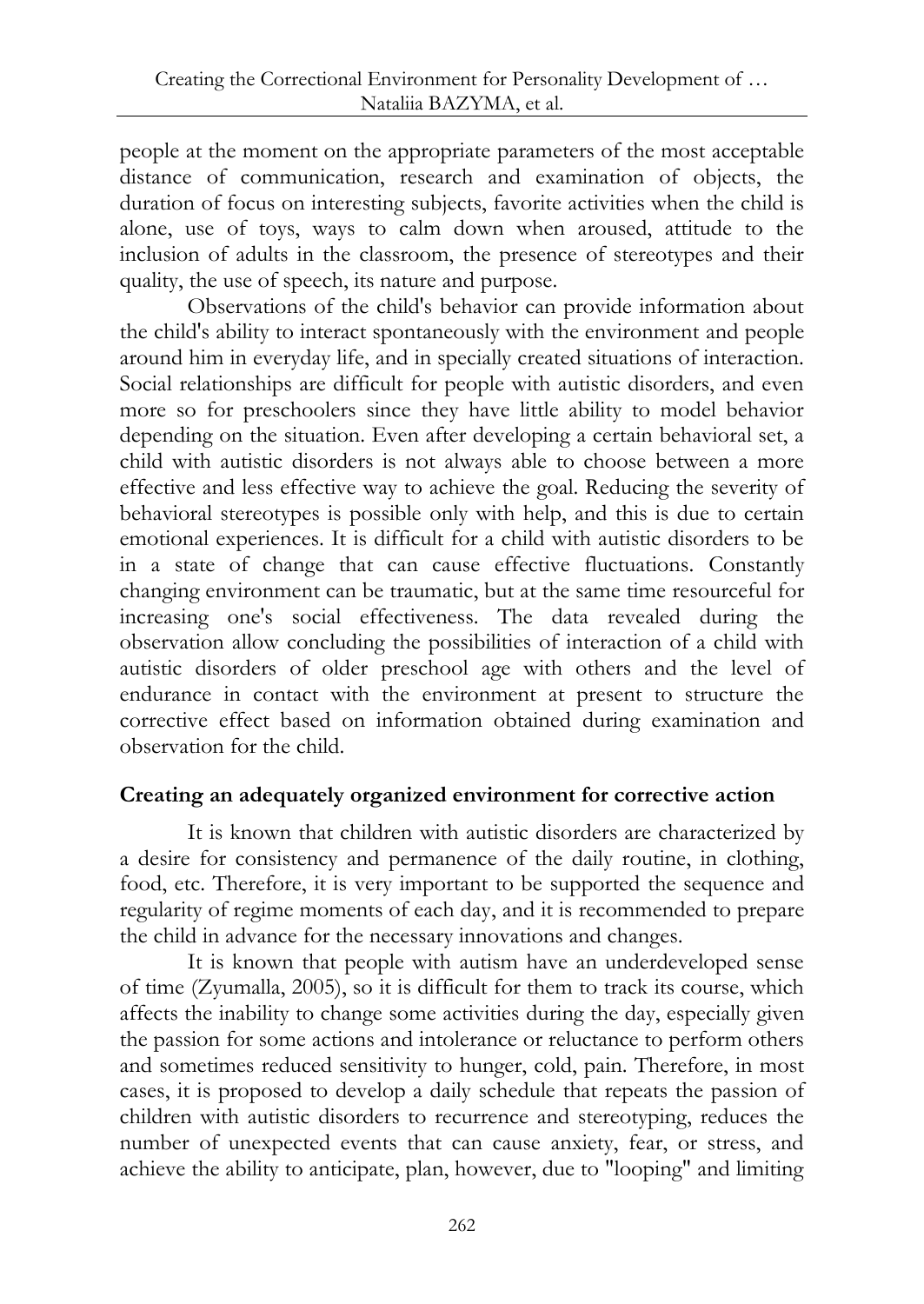the possibility of gaining new experience.

The most accessible stereotypical behavior for some children with autistic disorders may be used to some extent for correctional or educational purposes. First, the usual stereotypes for the child help to protect he/she from an emotional breakdown, to start more likely his/her activity inadequate contact with the environment, to consolidate the achievements by repeated (albeit initially stereotypical) repetition. We mean not only the formation of the skill of following the rules and following the regime moments but also regularly talking about what is happening, commenting on all the details, explaining the functional and emotional meaning of each of them, releasing patterns and relationships. Even if a child with autism does not respond actively, this does not mean that he or she does not perceive or assimilate information. But, on the other hand, the excessive tendency to repeat the established order and the predominance of stereotypical reactions to any stimuli can be an obstacle to the development of more natural and flexible ways of interacting with the environment.

Just as it is important to allocate time by appropriate intervals, each of which has its content (sleep, food, study, games, walks, etc.), it is also desirable to mark the space in which the child lives. Such marking can occur due to the constant emotional commenting by adults of what usually happens in this place: food, clothing, games, training, etc. The design of the room should facilitate orientation and give the child unambiguous information about the functions of each zone. The game and work areas must be separated from each other. Knowing what she is asked to do, the child can anticipate and plan their actions in some way (Zyumalla, 2005), and confusion and lack of orientation in the situation can increase the level of anxiety.

Features of rigid and inconvenient adherence of children with autistic constancy of place and time can be used to help the child understand their meaning. Even when the already established rigid stereotype of the child includes seemingly meaningless ritual actions, they should also try to fill them with a general semantic context. In this case, the child makes them less stressed. For example, if a child needs to open and close the door several times when entering the room, you can ask him: "Check if the door closes well."

It is known how children with autistic disorders can be dependent on the surrounding sensory field. On the one hand, this creates enormous difficulties in their arbitrary organization, because random impressions distract them, they may be too immersed in the selective feelings or to avoid interaction if there is a negative stimulus. On the other hand, a well-thought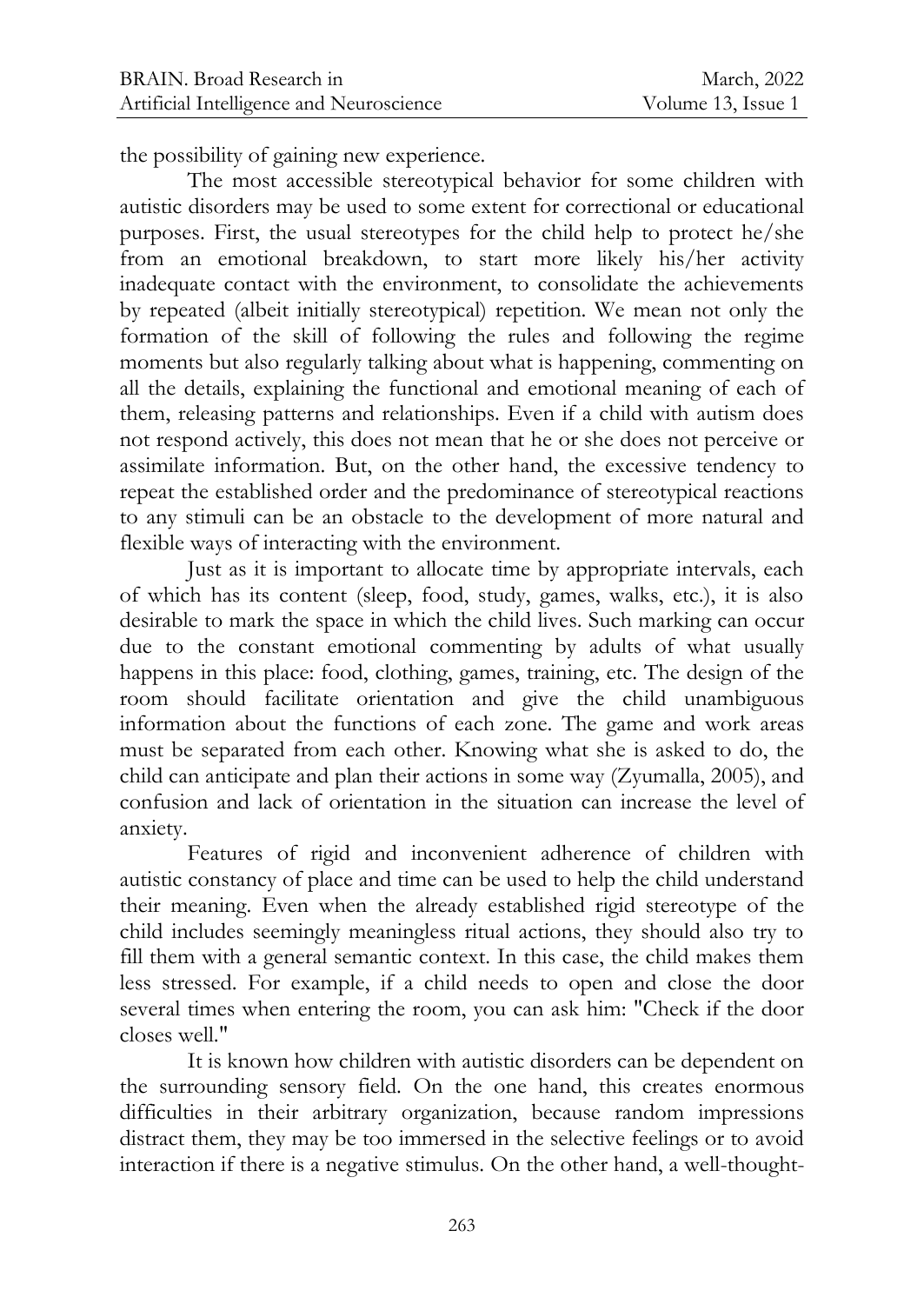out sensory organization of the environment avoids impressions that negatively affect the child's interaction with the environment and fills the environment with stimuls that will motivate the child to certain actions planned by the teacher and giving them the desired sequence. Based on the above, we recommend adhering to the conditions of creating an adequately organized environment for corrective action (structuring mode, time, and space).

## **Correlation of the child's emotional condition to form the motivation to learn new speech material and increase speech activity**

Rapid saturation, even with pleasant impressions, leads to the fact that sometimes children really cannot wait for the promised; need time to experience the received impression or information; independently helpless in a situation of choice. All of the above provokes delayed reactions to certain stimuli and the desire to stereotype the interaction with the outside world.

Children with autistic disorders are very sensitive to the intonation with which they are addressed, the emotional state of loved ones - especially easily transmitted to them anxiety, insecurity - they suffer from discomfort. But due to the immaturity of the emotional sphere, feelings can often be expressed not by empathy, but by the deterioration of their condition, increased fears, aggressive behavior. It is important to teach a child not only to control their emotional manifestations, but also to be able to "read", understand the emotional manifestations of others - first loved ones, and then - everyone with whom you have to communicate. This can be done by commenting on the emotional states of the child, the people she interacts with, cartoon characters, movies, fairy tales, and stories. It is desirable to name the emotion and its manifestation and explain when and why it can occur.

In some cases, the tasks suggested in class may cause an affective reaction. In such cases, this reaction must not be very strong, as negative impressions of the lesson may cause a refusal to continue the interaction. In addition, it is better than the tasks that can provoke negative emotions to fall on the first part of the lesson, and in the second half, you can do activities that will calm the child and create a positive color. Karvasarskaya (2003) notes that in the case when the child is in a temporary insanity, it is better to slightly increase the duration of the lesson and allow the child to do what gives him/her pleasure so that the end of the lesson was on a positive note.

In addition, in general pedagogy and psychology is known that in order to memorize new material better, especially for children of senior preschool and primary school age, it is recommended to reinforce the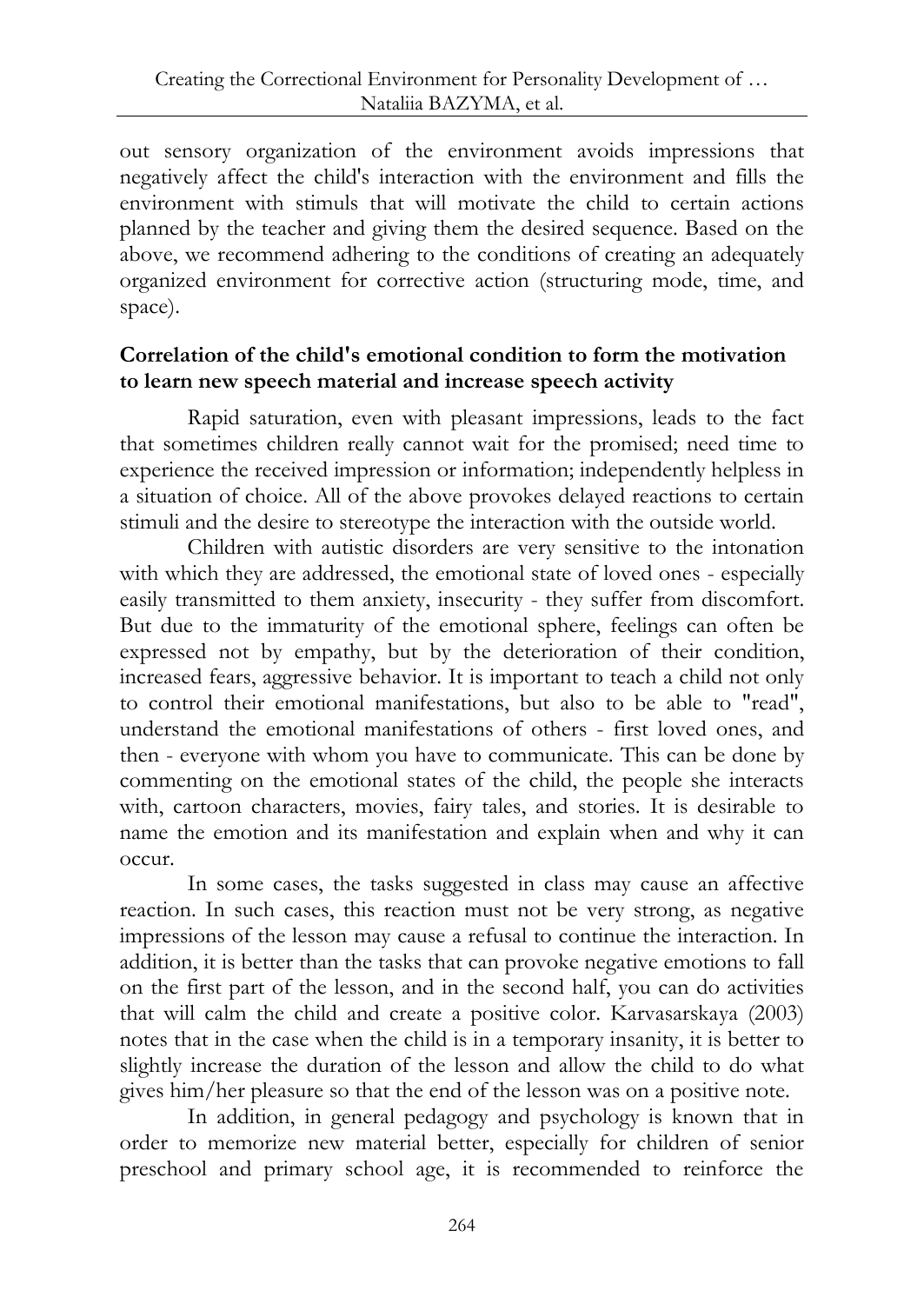process of assimilation of positive emotions. In addition, emotional uplift is often accompanied by speech manifestations, the desire to express their feelings, which can increase the speech activity of children with autistic disorders.

A child with autistic disorders due to the peculiarities of their development lacks basic trust in the environment, in others. Often negatively emotionally colored personal experience of interaction with the environment further undermines the child's abilities and self-belief. Therefore, in our opinion, the formation of a personal positive experience of communication is especially important.

Thus, the condition of the corrective approach can be determined by the implementation of the correlation of the child's emotional state to form the motivation to learn new speech material and increase speech activity (Bazyma et al., 2020; 2021).

## **Use of self-stimulation as an integral part of the behavior of a child with autistic disorders**

Such pathological conditions of development, as weakness of a tone and sensory-muscular hypersensitivity, cause the creation of individual ways of auto stimulation for each child with autistic disturbances which will increase its mental tone and will reduce constantly arising discomfort, a chronic state of anxiety, and fears and phobias (Khvorova, 2010; Morozova, 2007). The child, again and again, seeks to repeat self-stimulation, thereby limiting the possibility of forming mechanisms of real adaptation to constant changes in the world around and, above all, successful communication with loved ones. A child's particular fascination with sensory experiences can interfere with interaction with the outside world and block an important mechanism of emotional exchange of information with others, limiting the emergence of emotional communication based on speech activity and the desire to communicate through speech. This can be prevented by following the conditions under which self-stimulation occurs, and using them or artificially creating such conditions, during self-stimulation to repeat the child's movements, saying words or phrases (depending on the level of speech of a child with autistic speech disorders) that correspond to the situation. Connection to the child's self-stimulation can be used to establish contact with him/her, increase his/her activity and focus on the world around him/her, organize and complicate ways of interacting with the environment.

Methods of self-stimulation of children with autistic disorders can be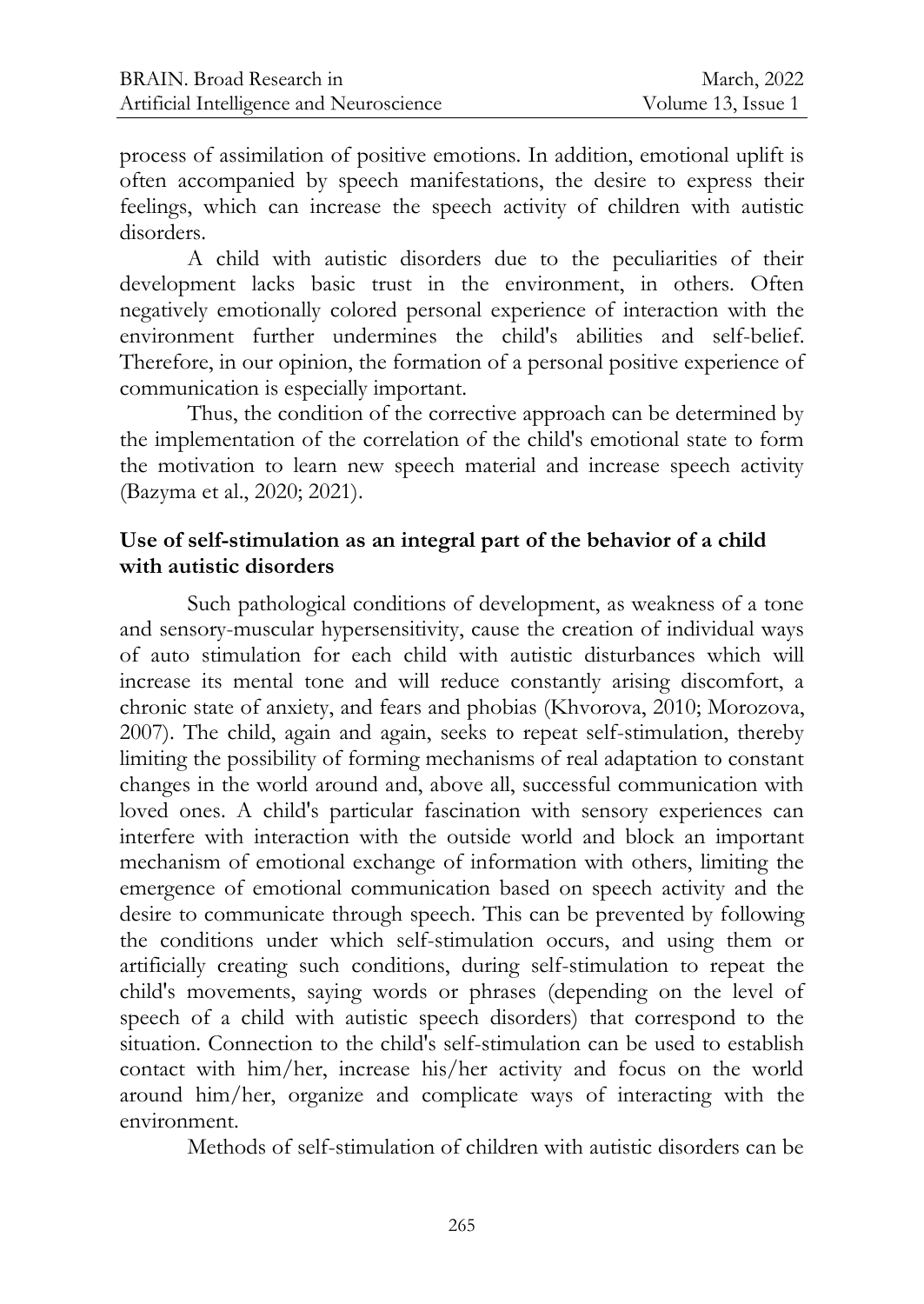quite diverse and the level of connection to them can also be different. It is important to remember that there are some manifestations of it, the connection to which will be unproductive: trains tied to the experience of strong bodily sensations (in particular, various oral manipulations such as sucking the tongue, cheeks, gnashing teeth, etc.), search special tactile stimuli (causing pain by pressing and pressing on different parts of the body, fixation of certain sensations in the foot, masturbation, etc.); sorting out the texture of objects (stratification of the rope, tearing the paper into small pieces, etc.) (Nikolskaya, 2000; Shulzhenko, 2010). Much more productive is the connection to self-stimulation, which can be like immersion after the child in the flow of his/her enchanting impressions and provide the help he/she needs at the moment - to stretch the detail of the designer, put a piece of the puzzle, mark the movement outside the window, voice, how the car drove, etc. Rhythmic tapping with a toy or an object, spinning the wheel of a car, watching a spinning top, or swinging can be accompanied by sounding and adding emotional content to the activity.

This is a very careful and unhurried work: too many words at once, too short a distance of communication, or a loud voice or a sharp movement can disrupt the emerging moments of joint activities with the child and lead to loss of attention.

Therefore, based on this, the condition of an effective corrective approach can be defined as the use of self-stimulation as an integral part of the child's behavior to fill it with new meaning, which will be the basis for the formation of speech activity.

# **Using the appropriate number of tasks, the change of which would precede the oversaturation of impressions**

Rapid oversaturation with new impressions, on the one hand, and the tendency to defensively reproduce persistent behavioral stereotypes, on the other hand, leads to a reduction in the time to absorb new information. The effectiveness of classes will be much higher if you organize the learning and correction process in such a way that, fed up with one type of activity, the child can immediately change activities, rather than immerse them in the usual stereotypical action. The use of different types of tasks in one lesson will take into account the individual interests of the child, maintain motivation, constantly create a variety of emotional experiences and problem situations, etc. In our opinion, this will help teach children with autistic disorders to transfer previously acquired knowledge, skills, and abilities to new situations, which is an indicator of the development of not only speech but also mental function.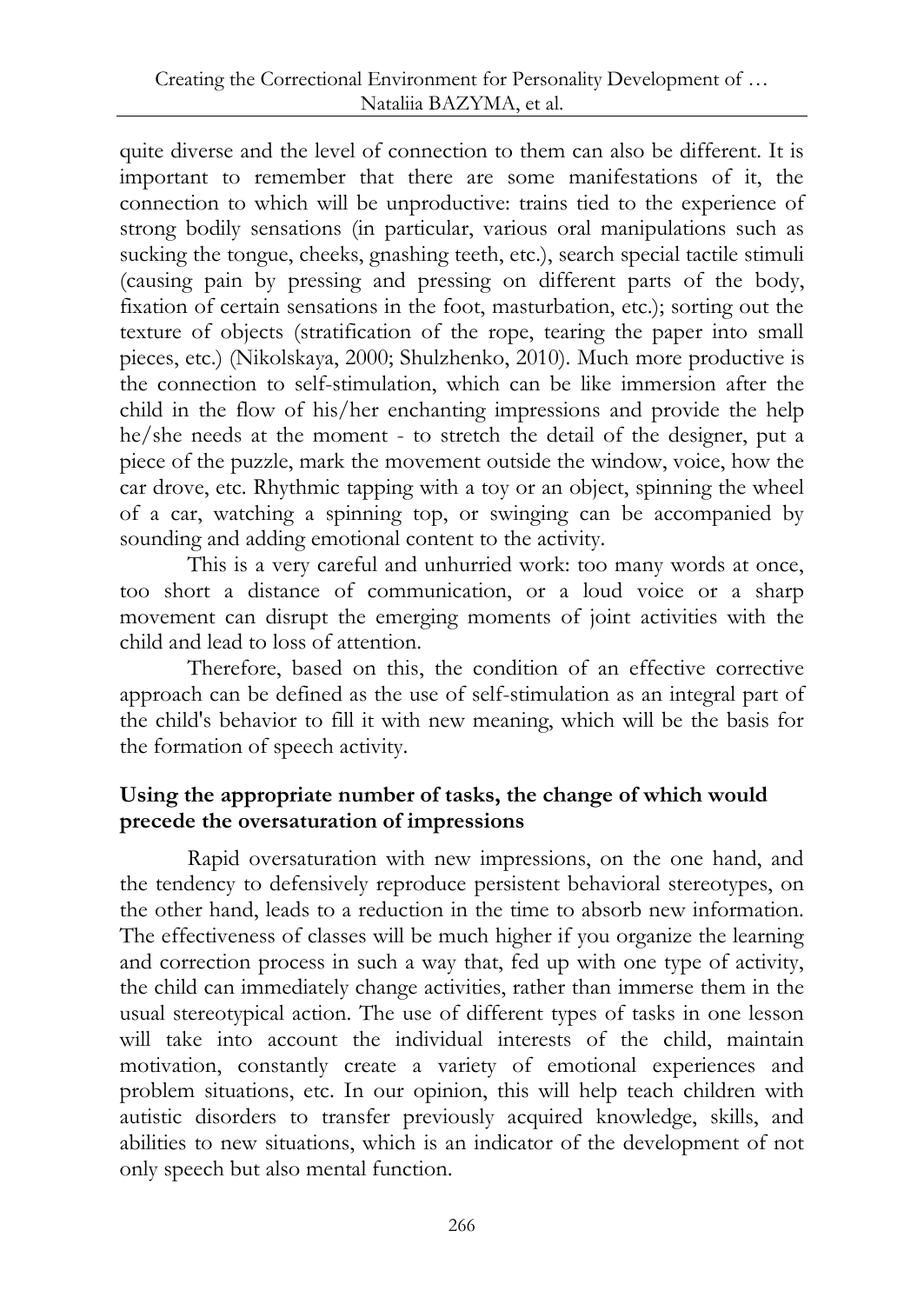When offering a child a task that may be too difficult, it is recommended to divide it into stages or components, each of which the child can be taught separately. It can master small units at first, but gradually combine them into a more complex system. The point is to start with the elements that she will cope with successfully so that there is an opportunity to encourage the child in some way. This will not only teach the child to perform a task but also lead to increased self-esteem and self-confidence because the child will see the results of his/her activities. A prerequisite is to focus on the child's progress. But, following the principle of optimism, one should not praise the child and exaggerate his/her achievements, because this can lead to a child not understanding whether he/she succeeds. If the task is not completed, despite the efforts of the child, you can break the task into elements or stages to praise the child for the correct execution of a particular element (stage). This, on the one hand, will be the foundation for creating a situation of success and a positive emotional atmosphere, and on the other - will be an impetus to create additional motivation to perform all the elements (stages) of the proposed task. Awareness of the child's success, in our opinion, will help to avoid possible psychological problems associated with speech disorders - reluctance to speak, logophobia (fear of speech).

The TEACCH program offers (Mesibov et al., 2004; Zyumalla, 2005), given the predisposition of children with autism to routine, the tasks prepared for classes should always be placed in the same sequence: most often from left to right: from left there are always unfinished tasks, and from the right - completed. It is recommended to select the number of tasks in such a way that they can be performed in one step. Thus, by the number of uncompleted tasks, the child can understand how much is left to do. When all the tasks are on the right - the lesson ends. According to the daily routine, the child can decide what to do next. This approach can be used for any activity. That is, we are talking about the use in the process of educational and correctional activities of the appropriate number of tasks, the change of which would precede the oversaturation of the impressions of a child with autistic disorders (Bazyma et al., 2020; 2021).

# **Gradual presentation of tasks with the obligatory use of stimulation as a method of forming motivation for interaction and direct speech activity**

Peculiarities of autistic development cause unpredictability in the child's manifestations (mental, behavioral, communicative, emotional, and social). Often, it would seem, simplified exercises and tasks that do not cause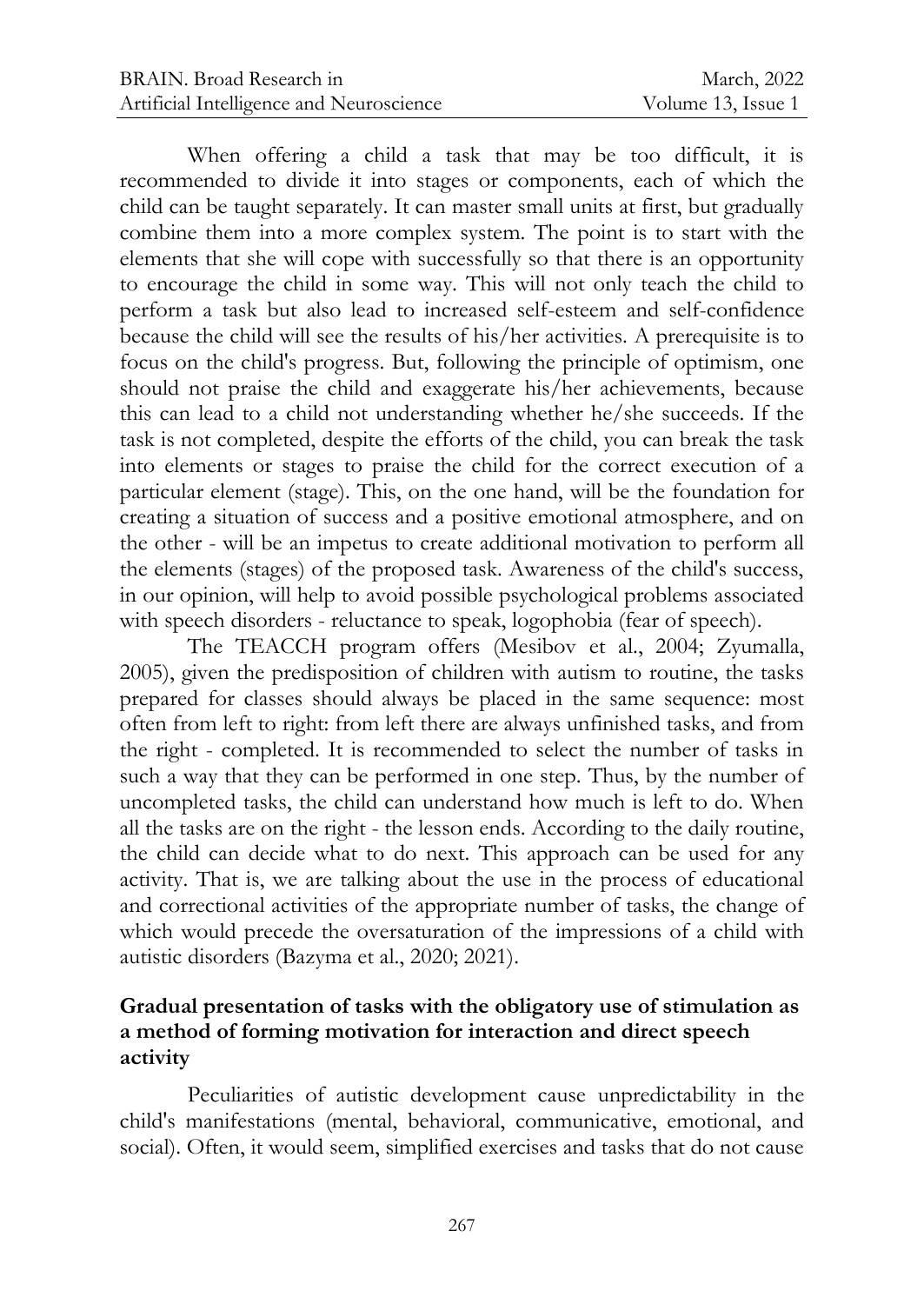difficulties in children with normal development can be extremely difficult for children with autistic disorders. It is important to find pleasure in small steps forward and rejoice in the achievement of small goals, rather than hoping and fighting for often unattainable and completely inappropriate ideals. Sichkarchuk (2011) and Sheremet (2011) see the development of psychophysiological mechanisms of speech activity in the need to form a motive in the process of organizing speech situations and stimulating emotional speech communication.

According to the concept of creating situations of success by Belkin (1991), the main meaning of the teacher (in our case - a correctional teacher and a special psychologist) is to create a situation of success for each student. Focusing on the research of Shulzhenko (2009), we define the concept of "socio-ecological environment" as a psychological factor in the successful formation of the content component of social and communicative activities of the child, which will be the foundation for the formation of speech activity. Children with autism need to be able see, understand and to be aware of their results. Every step forward, every correctly performed task, every successful attempt should be positively supported and encouraged. In the initial stages of work, encouragement can be quite noticeable and specific like a favorite treat or kiss, but in later work, the encouragement should become more inconspicuous, for example, expressed through a look or other minimal approval of the child's behavior. When verbally encouraging a child with autism, we suggest praising, distinctly, and loudly. These can be the words "Good", "Excellent", "Correct", "Well done", etc. Almost everything a child wants and can get whether it is food, verbal approval, activity, or a favorite subject - can be used as an incentive, and the more incentives a child has the opportunity to offer, the more effective learning and upbringing will be.

When using incentives and positive incentives to work with children with autistic disorders, it is important to achieve the greatest possible contrast between "negatives" and "positives", especially at the stage of introduction of this technique. If "well done" or "good" sounds the same as "no" or "wrong", then these words have no lexical or emotional content. If the child does not feel a significant difference - it will remain unclear the reason why he receives or does not receive encouragement. That is, the encouragement itself loses its meaning of reinforcing positive behavior (in our case - speech activity).

Getting rid of negatives can also be a form of encouragement. Normally, a child with normal development is concerned about his/her failure and seeks to avoid failure situations. As the number of situation can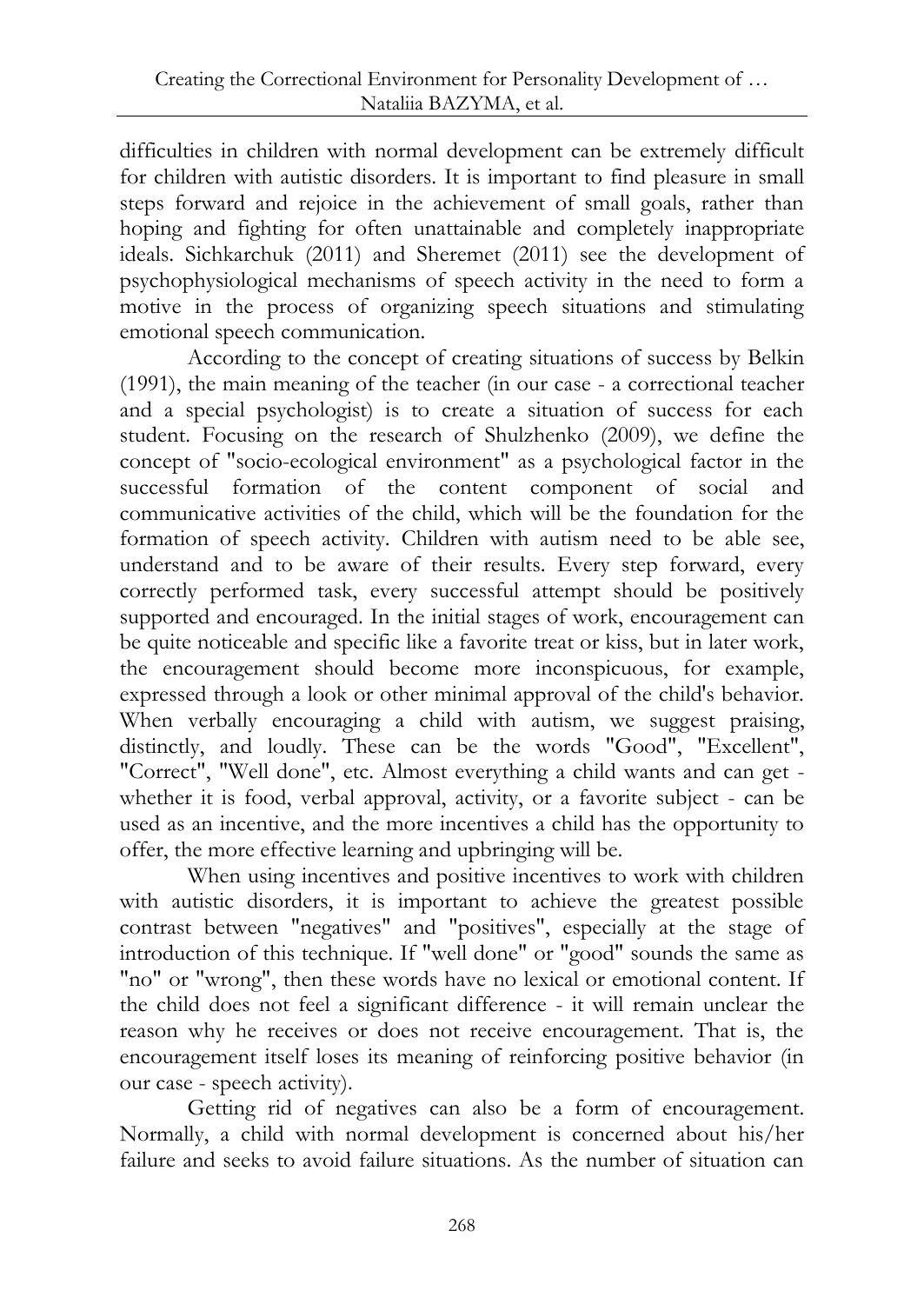be associated with potential failure decrease, the child's anxiety decreases, and the feeling of discomfort disappears.

Lovaas (1987) suggests trying to get the most out of the economic use of incentives. That is, at first, when the child does not yet know or does not fully understand what is required of him, it is recommended to encourage every time the child behaves correctly. Later, as speech activity becomes more frequent and conscious, there is a transition from permanent to partial encouragement, ie the child is encouraged not every time he uses speech, but, for example, only when he initiates speech. This operation of reducing the number of incentives is called "refinement of the schedule of incentives." It is important to note that for each child with autistic disorders, the schedule should be selected individually. If after the "refinement of the schedule of incentives" the child's speech activity decreases, it is necessary to re-introduce more frequent incentives. If the necessary speech activity is fixed - again, you can proceed to reduce the number of incentives.

When using incentives and positive stimulates, it is important to remember that encouragement, whatever it may be, should be immediate. As soon as the child has done the task correctly or done what was required of him, he should receive encouragement within a second. The corrector expected behavior of the child and the reward for it (encouragement) should almost coincide in time. In addition, it is important to move as early as possible and naturally from edible (taste) incentives to social (for example, verbal such as "well done", "good", "right", etc.). If the termination of the child's usual stimuli and the transition to another type of stimuli provokes a decrease in speech activity - it is desirable to return to the use of the type of stimuli that the child perceives best to gradually reduce and replace it later. It is important to gather as much information as possible about the child's habits, interests, and passions before determining the incentive and not to use with all children the methods, techniques, and incentives that have been effective with a particular child.

Thus, the gradual presentation of tasks to children with the obligatory use of stimulation as a method of forming motivation for interaction and direct speech activity is an important condition for the development of speech activity (Bazyma et al., 2020; 2021).

## **The interaction between specialists and parents of children with autistic disorders**

Note that the specialist should not replace parents in attempts to establish interaction with a child with autistic disorders. The mother or the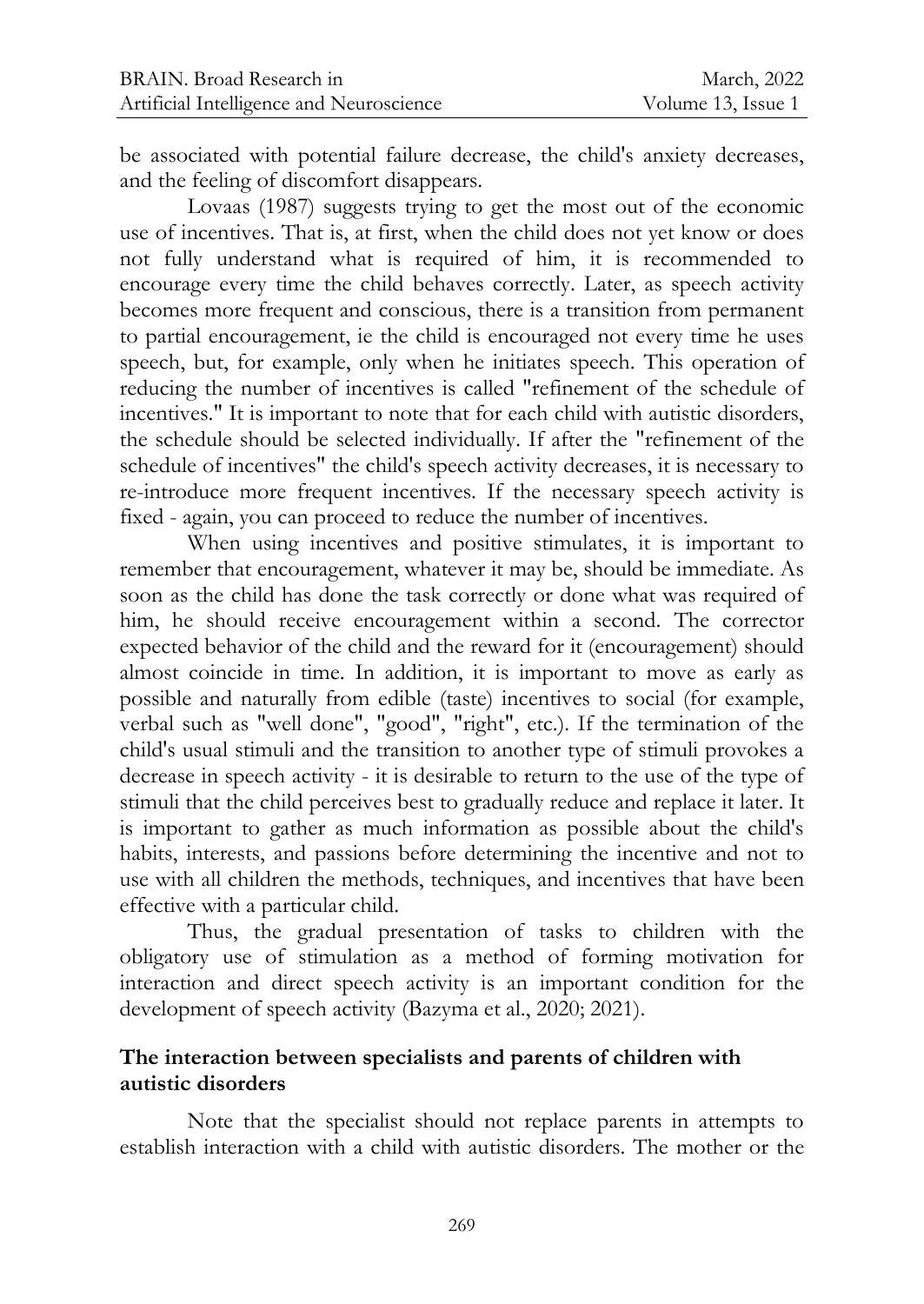person replacing the child and the relatives of children with autism should learn to understand all the manifestations of the child, to manage its behavior, to cope with its states of increased anxiety and aggression. And a correctional teacher and a special psychologist should only help in this. To unite the efforts of the specialist and the parents, we recommend that you spend some time discussing the results of the lesson. It is recommended to discuss with the child's mother (or with relatives who spend most of the time with the child) the following points (Yanushko, 2004): the content of the lesson (new knowledge, skills, and abilities that the child gained in class; knowledge, skills, and abilities, which require consolidation at home and in subsequent classes); "incomprehensible" moments (finding out the possible causes of certain verbal or behavioral manifestations - understanding the meaning of words and actions of the child allowed to support his attempt to make contact or communicate and use them in the future to develop new opportunities for communication: as verbal, and nonverbal); the daily life of the child (taking into account the child's regime, family atmosphere, changes in daily routine, interests, passions, and preferences in the construction of classes); new behavioral reactions (statement of moments of progress in the child's development and planning of further corrective actions).

The desire to understand a child with autistic disorders in all the subtleties of its manifestations can be defined as one of the main tasks of correctional work. After all, such an understanding makes it possible not only to explain some features of the child (such as fears, phobias, fantasies, auto stimulations, stereotypes, echolalia, and words and phrases-stamps, etc.) but also to predict possible negative reactions to certain stimuli of the environment, to provoke the necessary reactions for the development of appropriate skills and abilities, to individually select effective games and tasks with educational, educational and corrective content. In addition, passive behavior does not always indicate a lack of interest in other people but may indicate an inability to transform interest into appropriate successful actions (Zyumalla, 2005).

We emphasize the need for the active participation of all family members and relatives in the upbringing of a child with autistic disorders to form various forms of contact.

After all, such a child can come into contact usually in a rigidly stereotypical form, strict adherence to which it often requires from everyone around him/her, and, having the opportunity to communicate with all family members, the child, first, expands the arsenal of forms of interaction, and, secondly, enriches the social-communicative experience. The specialist can help to interpret the child's behavioral and emotional manifestations, suggest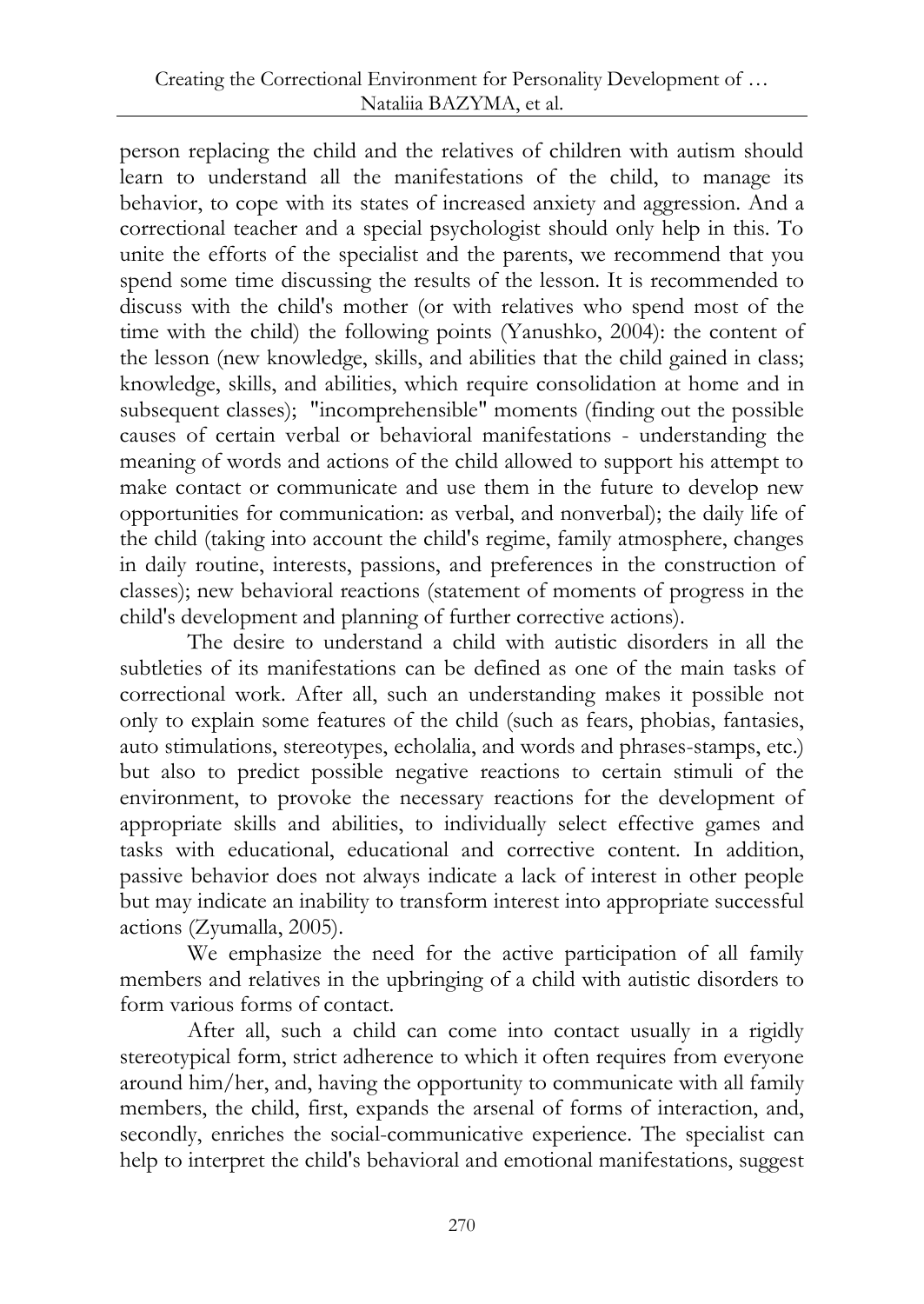methods and techniques of communication with him/her, and advise on how to organize correctional and developmental classes at home, which will complement the work of correctional educators and special psychologists. Therefore, we focus on the mandatory condition of communication in the work of specialists and parents of children with autistic disorders.

#### **Stimulation of speech activity taking into account the peculiarities of communicative and speech activity of a child with autistic disorders**

According to the research of Pakhomova (2006), the improvement of communicative competence requires the formation of the motive of speech activity; development of the initiative in communication; stimulation of non-verbal and verbal means of communication; ability to maintain a conversation on various topics. All these indicators cannot be developed without a sufficient level of speech activity.

According to the results of the experiment (Bazyma et al., 2020; 2021), children with autistic disorders are usually not able to fully communicate, in particular speech communication. Decreased level of speech activity requires stimulation of speech activity taking into account the peculiarities of communicative and speech activity of a child with autistic disorders. For this purpose, methods of forming speech activity were developed:

- creating and maintaining a speech environment;

- constant speech support of the child's activity;

- learning to express opinions in any available way;

 application of incentives and incentives to increase motivation for speech activity;

- use of available vocalizations of the child;

- use of echolalia and tendency to a stereotypical repetition of actions;

- stimulation of speech activity against the background of emotional uplift;

- development of speech activity by imitation;

- activation of passive vocabulary and its gradual transfer to active;

- education of initiative and desire for self-realization.

In addition, it is important to establish and maintain emotional contact with the child, creating a trusting atmosphere of safety and friendliness. Simultaneously with the development of speech activity, the prerequisites for further development of speech are created: the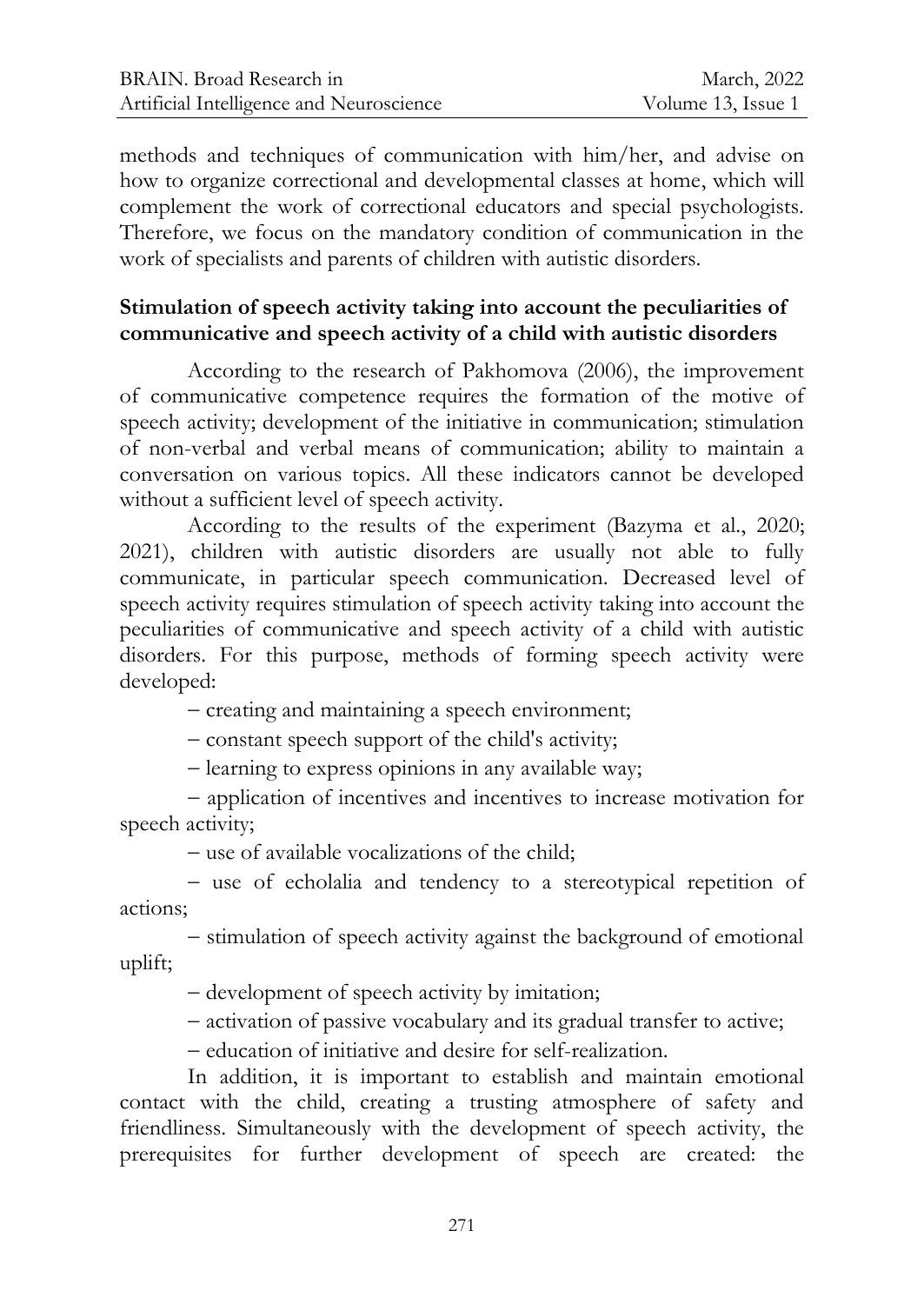development of auditory perception, speech breathing, the development of facial and articulatory motility, general and fine motor skills, the accumulation of passive vocabulary, etc. Let's dwell in more detail on the methods of formation of speech activity.

Creating and maintaining a speech environment involves constant maintenance of conversation with the child (even when the child does not respond); the only requirements for speech communication with the child of all adults who most often interact with it; compliance with the speech requirements of the surrounding adults; gradual complication of speech communication; organization of special speech games and exercises.

It is also important to develop an understanding of speech, which occurs both in everyday situations and in the course of specially organized games and exercises. Thus, the work of creating a speech environment for the child is carried out by a speech therapist, educators, psychologist, and parents, because it is important and necessary to use any situation for the development of the child's speech.

## **Conclusions**

A sign of the humanization of the modern pedagogical process is a profound change in its organization, primarily in creating conditions for the formation of a holistic personality of the child. The method of formation of speech activity of children with autistic disorders of senior preschool age can act as an organizational and pedagogical system, which includes the functioning of specific conditions: organizational and pedagogical (the main of which - the creation of educational and corrective and communicative environment); general didactic (continuity, stages, system in the content of the formation of speech activity); technological (pedagogical and speech therapy diagnosis - starting and finishing - of the child as a basis for organizing the formation of speech activity of children with autistic disorders of older preschool age). Among the auxiliary conditions can be distinguished cognitive, creative, and communicative. Taking into account the peculiarities of mental, emotional, communicative, and speech development, we assume that the level of speech activity in children with autistic disorders will increase under the conditions of implementation of our methodology, and providing selected psychological and pedagogical conditions will accelerate and optimize this process.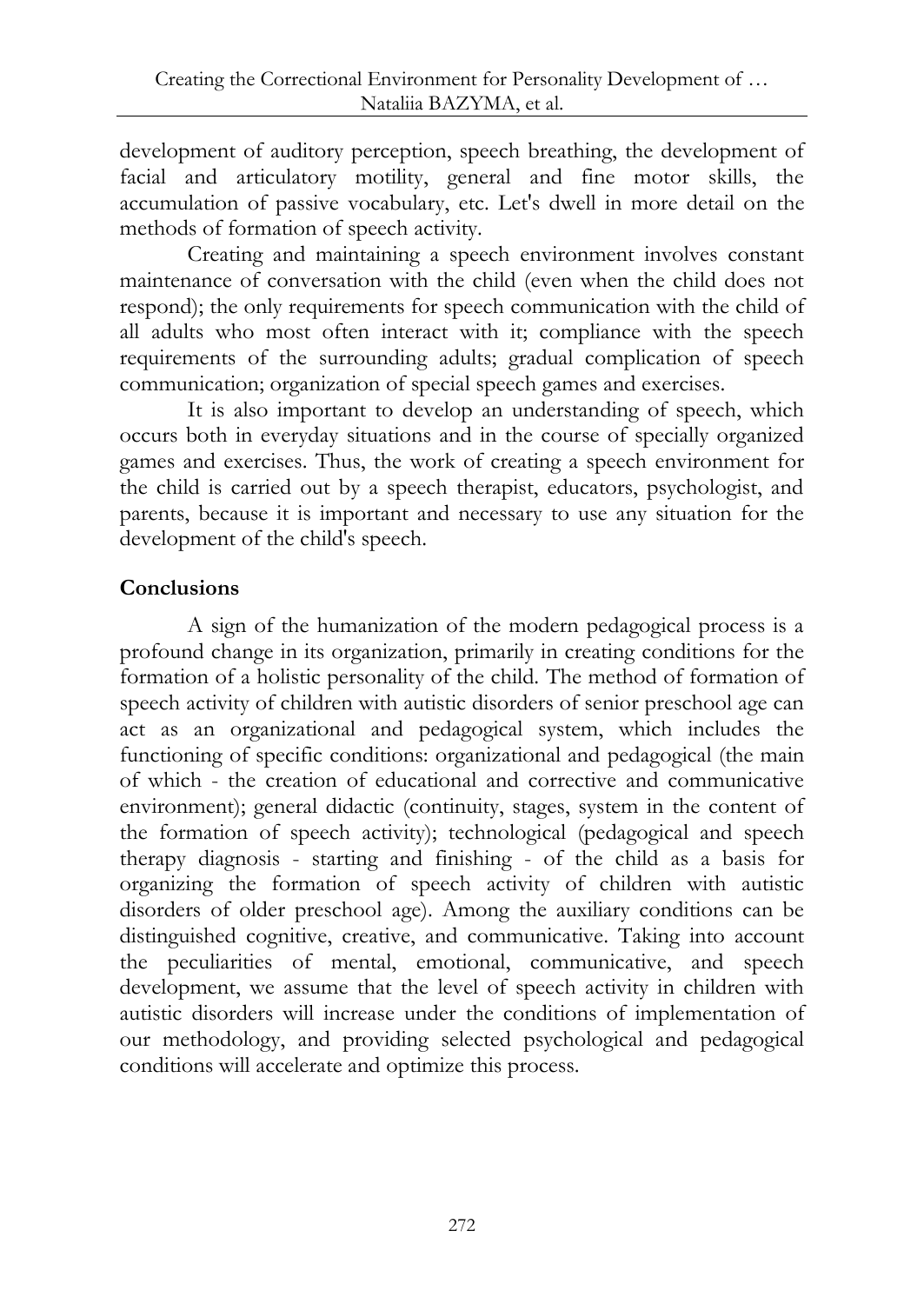#### **References**

- Bazyma, N., Zdanevych, L., Kruty, K., Tsehelnyk, T., Popovych, O., Ivanova, V., & Cherepania, N. (2020). Formation of speech activity in older preschool children with autistic disorders formation of speech activity in older preschool children with autistic disorders. *BRAIN. Broad Research in Artificial Intelligence and Neuroscience, 11(3), 107–121.* <https://doi.org/10.18662/brain/11.3/112>
- Bazyma, N., Koropatova, O., Bondarenko, Y., Forostian, O., Sokolova, H., & Kovylina, V. (2021). Characteristics of language behavior and speech activity in children with autistic disorders: theoretical aspect. *BRAIN. Broad Research in Artificial Intelligence and Neuroscience*, 12(1), 01–18. <https://doi.org/10.18662/brain/12.1/167>
- Behas, L., Maksymchuk, B., Babii, I., Tsymbal-Slatvinska, S., Golub, N., Golub, V., Chepka, O., Lemeshchuk, M., Dychok, M., Nikitenko, A., Sarancha, I., & Maksymchuk, I. (2019). The influence of tempo rhythmic organization of speech during gaming and theatrical activities on correction of stammering in children. *Journal of Physical Education and Sport*, 19(4), 1333–1340. <https://doi.org/10.7752/jpes.2019.s4193>
- Belkin, A. S. (1991). *Situacyya uspekha: kak ee sozdat: kniga dlya uchitelya* [A situation of success: how to create it: a book for a teacher]. Education.
- Karvasarskaya, I. V. (2003). *V storone. Iz opyta raboty s autichnymi detmi* [Aside. From the experience of working with autistic children]. Terevinf.
- Khvorova, H. M. (2010). *Kompleksna psykholoho-pedahohichna tekhnolohiia korektsii rozvytku aktyvnosti dytyny z autyzmom* [Complex psychological and pedagogical technology for the development of the activity of children with autism] [Doctoral Dissertion]. M. P. Drahomanov National Pedagogical University.
- Lebedynskyi, V. V., & Bardyshevskaya, M. K. (2006). *Psikhologiya anomalnoho razvitiya rebenka (T. 1-2)* [Psychology of abnormal child development (Vol. 1-2)]. Publishing House of Moscow State University.
- Lovaas, O. I. (1987). Behavioral treatment and normal intellectual and educational functioning in autistic children. *Journal of Consulting and Clinical Psychology, 55*, 3–9. [https://doi.org/10.1037/0022-006X.55.1.3](https://psycnet.apa.org/doi/10.1037/0022-006X.55.1.3)
- Melnyk, N., Bidyuk, N., Kalenskyi, A., Maksymchuk. B., Bakhmat, N., Matviienko, O., Matviichuk, T., Solovyov, V., Golub, N., & Maksymchuk, I. (2019). Modely y orhanyzatsyone osobyne profesyonalne obuke vaspytacha u poјedynym zemљama Evropske Unyјe y u Ukraјyny [Models and organizational characteristics of preschool teachers' professional training in some EU countries and Ukraine]. *Zbornik Instituta za pedagoska istrazivanja*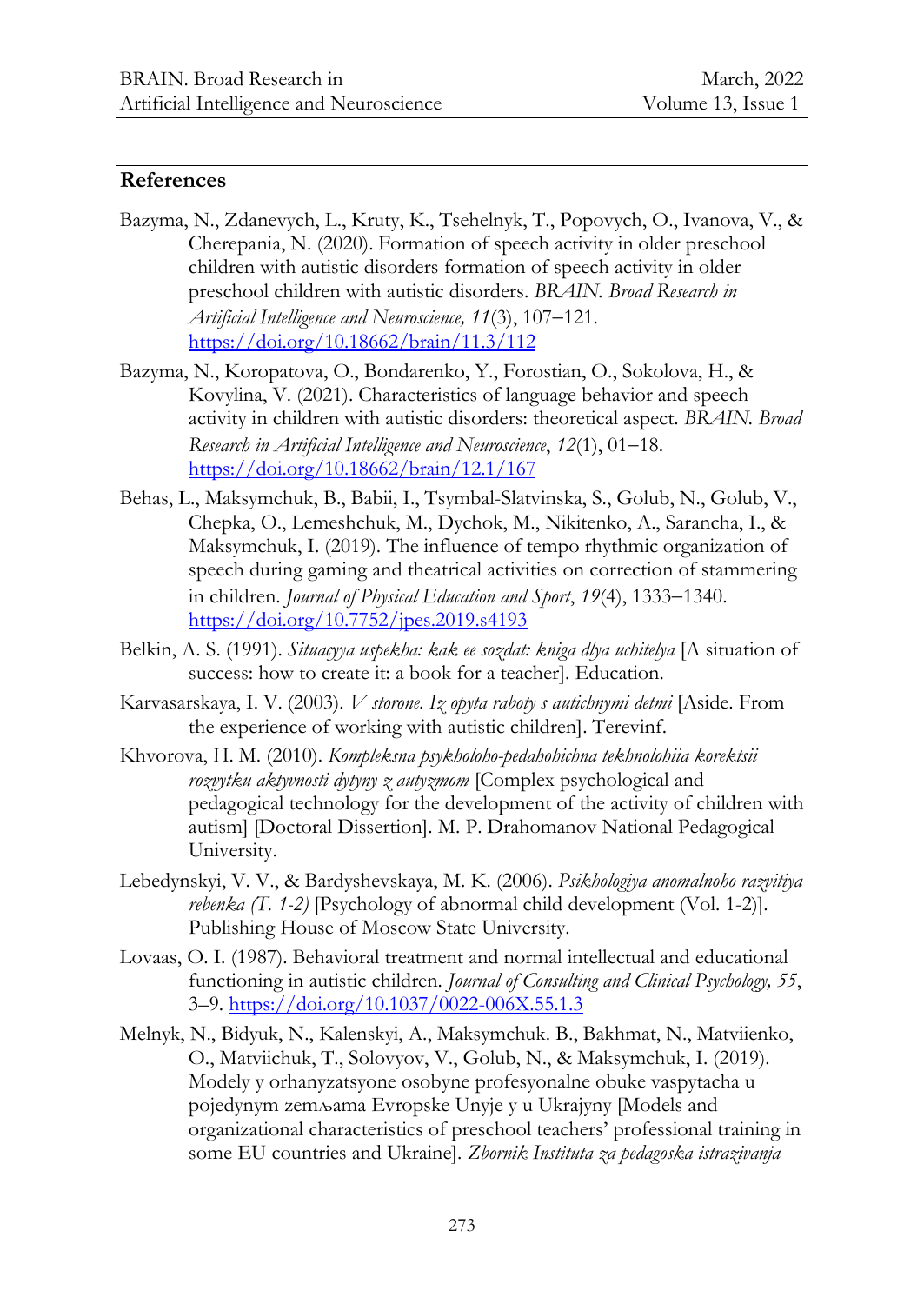[Proceedings of the Institute for Pedagogical Research], *51*(1), 46–93. <https://doi.org/10.2298/ZIPI1901046M>

- Melnyk, N., Maksymchuk, B., Gurevych, R., Kalenskyi, A., Dovbnya, S., Groshovenko, O., & Filonenko, L. (2021). The Establishment and Development of Professional Training for Preschool Teachers in Western European Countries. *Revista Romaneasca Pentru Educatie Multidimensionala*, *13*(1), 208-233.<https://doi.org/10.18662/rrem/13.1/369>
- Mesibov, G. B., Shea, V., Schopler, E., Adams, L., Merkler, E., Burgess, S., Mosconi, M., Chapman, S. M., Tanner, Ch., & Bourgondien, M. E. Van (2004). *The Teach Approach to Autism Spectrum Disorders*. Springer
- Morozova, S. S. (2007). *Autizm: korrektsyonnaya rabota pri tiazhelykh I oslozhnennykh formakh* [Autism: correctional work in severe and complicated forms]. VLADOS.
- Nikolskaya, O. S. (2000). *Autichnyi rebenok. Puti pomoshchi* [Autistic child. Ways of help]. Terevinf.
- Оstrovska, K. O. (2013). *Psykholohichni osnovy formuvannia sotsialnykh kompetentsii ditei z autustychnymy porushenniamy* [Psychological bases of formation of social competencies of children with autistic disorders] [Postdoctoral Dissertation]. M. P. Drahomanov National Pedagogical University.
- Pakhomova, N. G. (2006). *Formuvannia movlennievoi hotovnosti ditei starshoho doshkilnoho viku z dyzartrieiu do navchannia v shkoli* [Formation of modern preschool education with disarticulation before school in schools]. [Doctoral Dissertation]. The Institute of Special Pedagogy of the Academy of Pedagogical Sciences of Ukraine.
- Sheremet, M. K. (2011). Osoblyvosti formuvannia vyshchoi formy peredachi informacii [Particularities of the form of information transmission]. *Naukovyy chasopys NPU imeni M. P. Drahomanova. Seriya 19: Korektsiyna pedahohika ta spetsialna psykholohiya* [Scientific Journal of M. P. Drahomanov National Pedagogical University. Series 19: Correctional Pedagogy and Special Psychology], 18, 291–293. http://www.irbis-nbuv.gov.ua/cgibin/irbis\_nbuv/cgiirbis\_64.exe?I21DBN=LINK&P21DBN=UJRN&Z21I D=&S21REF=10&S21CNR=20&S21STN=1&S21FMT=ASP\_meta&C21 COM=S&2\_S21P03=FILA=&2\_S21STR=Nchnpu\_019\_2011\_18\_78
- Sheremet, M., Leniv, Z., Loboda, V., & Maksymchuk, B. (2019). Riven rozvytku intelektualnoho informaciinoho kryteriiu hotovnosti fakhivciv do vprovadzhennia v osvitu [The development level of smart information criterion for specialists' readiness for inclusion implementation in education]. *Informatsiyni tekhnolohiyi i zasoby navchannya* [Information Technologies and Learning Tools], 72, 273-285. <https://doi.org/10.33407/itlt.v72i4.2561>